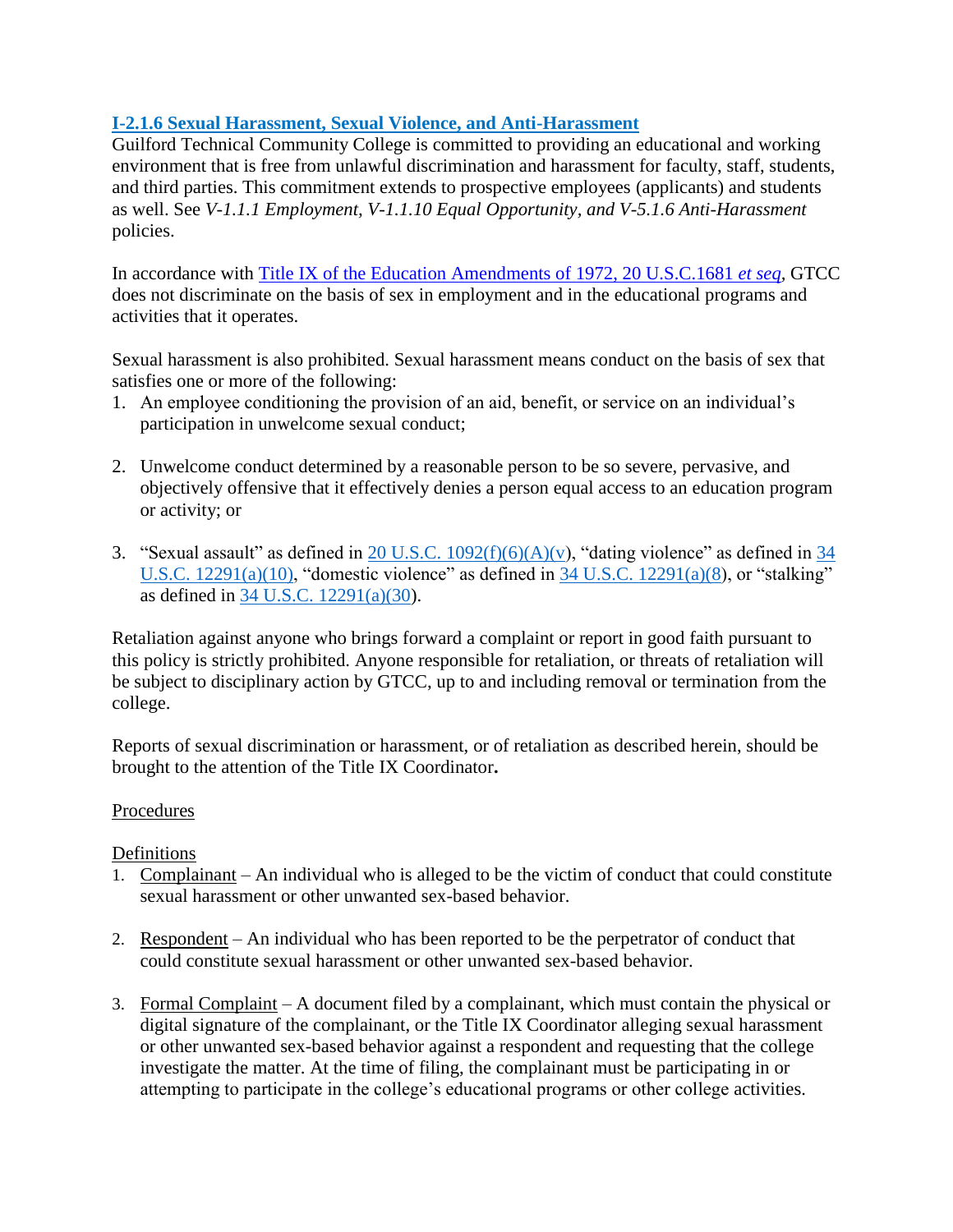When the Title IX Coordinator signs a formal complaint, (see additional information below), the Title IX Coordinator does not assume the role of the complainant or a reporting party and must continue to comply with requirements to be free from conflict and bias in the subsequent investigation/adjudication process.

- 4. Reporting Person any person who makes a report to the title IX coordinator or deputy Title IX coordinator about prohibited conduct and is seeking resources or support in response to sexual misconduct. A reporter can be a third party.
- 5. Supportive Measures Individualized services that are reasonably available, non-punitive, non-disciplinary, and not unreasonably burdensome to any parties in the case and that are also designed to ensure equal educational access, to protect the safety of all parties or the college's educational environment, or to deter sexual harassment. The Title IX Coordinator will confer with the parties and apply supportive measures without fee or charge to either party that are reasonable in light of known circumstances. Supportive measures are available to the complainant and respondent and shall be offered at any time at the request of either party or as deemed warranted by the Title IX Coordinator to ensure equal educational access and safety once the college receives notice of a possible Title IX matter. A formal complaint need not be intended or received in order for supportive measures to be requested or offered. Supportive measures may include, but are not limited to, counseling, extensions of deadlines or other course-related adjustments, modifications of work or class schedules, campus escort services, mutual restrictions on contact between the parties, changes in work or housing locations, leaves of absence, increased security and monitoring of certain areas of the campus, and other similar measures. The college must maintain as confidential any supportive measures provided to the complainant or respondent, to the extent that maintaining such confidentiality would not impair the ability of the recipient to provide the supportive measures.
- 6. Sexual Harassment Sexual Harassment may take many forms. It is defined under Title IX as conduct on the basis of sex that meets one of the following:
	- a. Quid pro quo harassment An employee conditioning the provision of an aid, benefit, or service on an individual's participation in unwelcome sexual conduct;
	- b. Hostile Environment harassment Unwelcome conduct determined by a reasonable person to be so severe, pervasive, and objectively offensive that it effectively denies a person equal access to an education program or other college activity;
	- c. Sexual assault- An offense that meets the definition of rape, fondling, incest or statutory rape as used in the FBI's Uniform Crime Reporting system. A sex offense is any sexual act directed against another person, without the consent of the victim, including instances where the victim is incapable of giving consent, defined by the Clery Act (20 U.S.C.  $1092(f)(6)(A)(v);$
	- d. Dating violence defined by the Violence Against Women Act ("VAWA") (34 U.S.C.  $12291(a)(10)$  – Crimes of violence against a person with whom the person has or had a social relationship, a romantic, or intimate relationship; Dating violence includes, but is not limited to, sexual or physical abuse or the threat of such abuse. Dating violence does not include acts covered under the definition of domestic violence.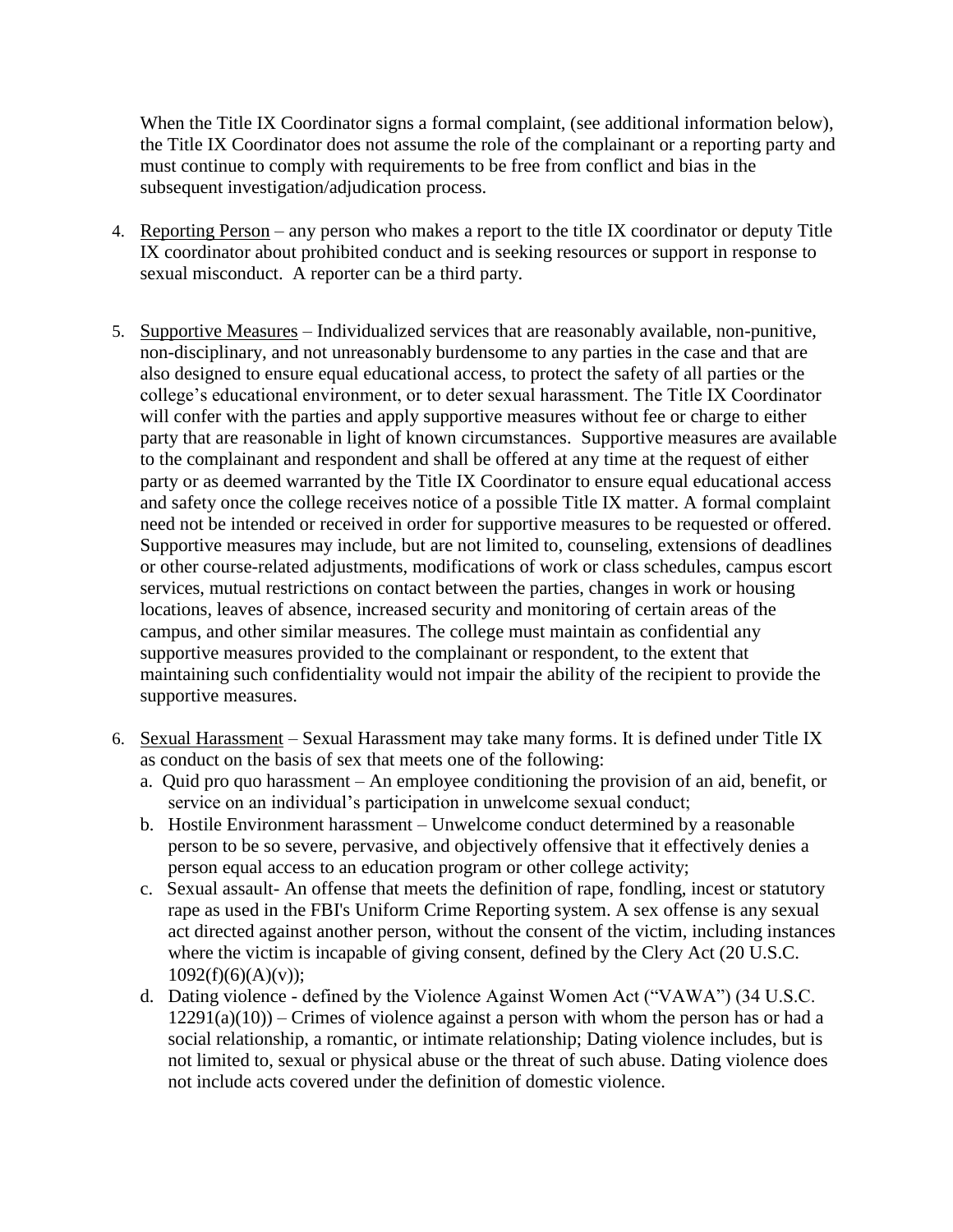- e. Domestic violence defined by VAWA (34 U.S.C. 12291(a)(8)) Crimes of violence against a current or former spouse or intimate partner, a person with whom the student shares a child in common, a person with whom the student cohabitates or has cohabitated as a spouse, a person similarly situated to the student as a spouse, a person who is related to the student such as a parent, child or person who is related to the student as a grandparent or grandchild;
- f. Stalking defined by VAWA (34 U.S.C. 12291(a)(30)) Engaging in a course of conduct directed at a specific person that would cause a reasonable person to: (a) fear for his or her safety or the safety of others; or (b) suffer substantial emotional distress. Stalking behaviors may include persistent patterns of leaving or sending the victim unwanted items or presents; following or lying in wait for the victim; damaging or threatening to damage the victim's property; defaming the victim's character, or harassing the victim via the Internet through social media, email, or unwelcome contacts via telephone or text message, or by other electronic means such as posting personal information or spreading rumors.
- 7. Consent The explicit approval to engage in sexual activity demonstrated by clear actions or words. This decision must be made freely and actively by all participants. Consent cannot be inferred from the absence of a "no"; a clear "yes," verbal or otherwise, is necessary. Silence, passivity or lack of active resistance does not imply consent. In addition, previous participation in sexual activity does not indicate current consent to participate in sexual activity. Consent to one form of sexual activity does not imply consent to other forms of sexual activity. Consent must be ongoing throughout a sexual encounter and can be revoked at any time.

Consent has not been obtained in situations where the individual: a) is forced, pressured, manipulated or has reasonable fear that they will be injured if they do not submit to the act; b) is incapable of giving consent or is prevented from resisting due to physical or mental incapacity (including being under the influence of drugs or alcohol); or c) has a mental or physical disability that inhibits his/her ability to give consent to sexual activity. Anyone engaging in sexual activity without clear consent is in violation of this policy.

- 8. Retaliation Intimidation, threatening, coercing or discriminating against any individual for the purpose of interfering with any right or privilege secured by Title IX or this policy of the college, or because the individual has made a report or complaint, testified, assisted, or participated or refused to participate in any manner in an investigation, proceeding or hearing.
- 9. Title IX Coordinator The college employee charged with primary responsibility for compliance with the college's Title IX policy and procedures. The college also has Deputy Title IX Coordinators who report to the Title IX Coordinator. See page 6 of this policy for a list of, and contact information for, the Title IX Coordinator and Deputy Coordinators.
- 10. Confidential Resources Information shared with a confidential official will not be disclosed to anyone else, including the college, except under very limited circumstances. Any individual may choose to seek support from confidential professionals on and off campus,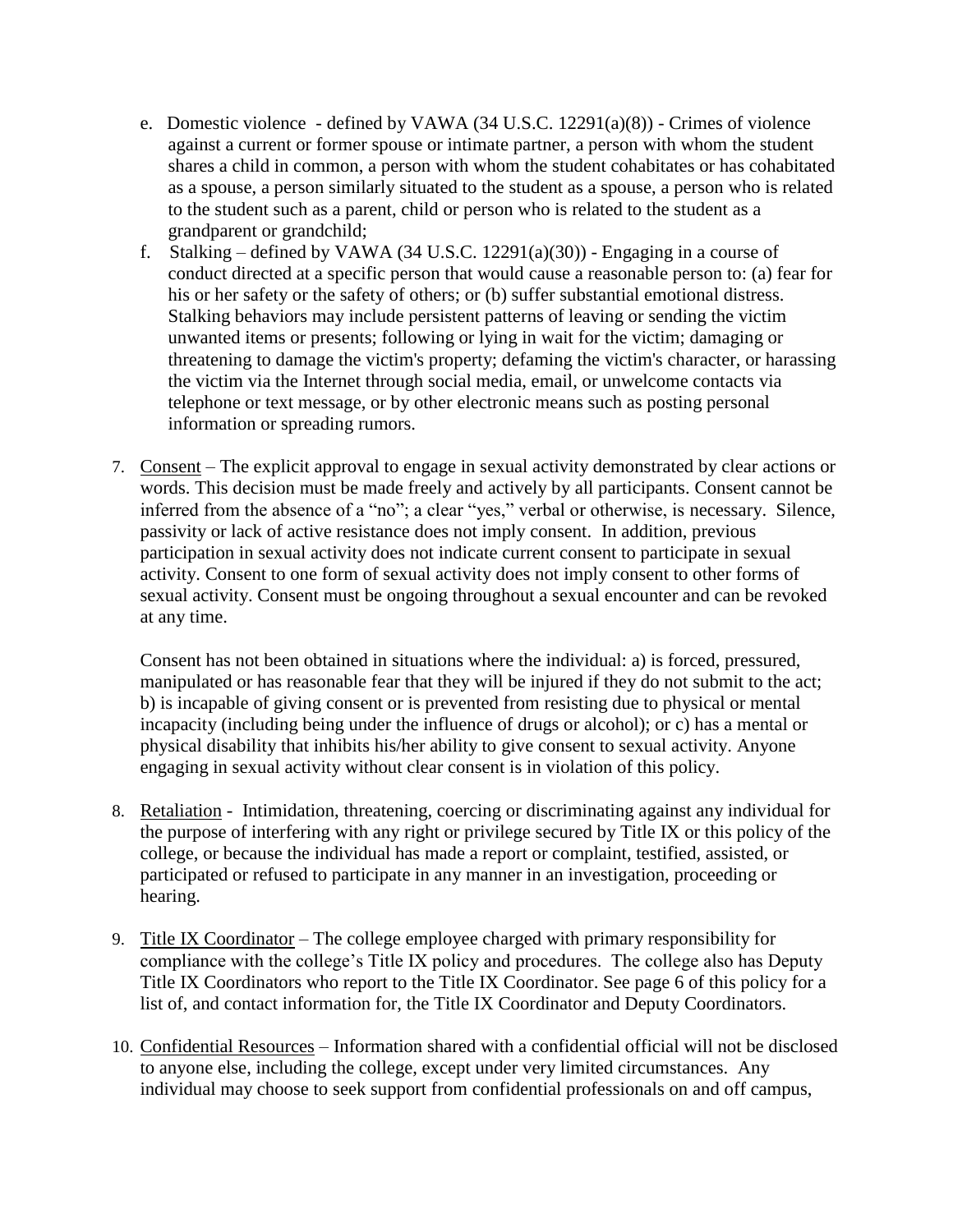including licensed professional counselors, medical health providers, clergy, and rape crisis counselors. See pages 6 and 7 of this policy for a list of some of the available resources.

- 11. Location Criteria Title IX applies to people in the United States within educational programs or activities of institutions that receive Federal financial assistance. Educational programs and activities include locations, events, or circumstances over which the college exercises substantial control over both the respondent and the context in which the unwanted behavior occurred, and also includes any building owned or controlled by a student organization that is officially recognized by the college. Students who experience sexual harassment or unwanted sex-based behavior that comes from a member of the college but that is outside of an educational program or activity may request support services from the college and may still choose to file a police report or a non-Title IX conduct complaint.
- 12. Formal Grievance Process The process by which formal, signed complaints are investigated and adjudicated in live hearings. See pages 8 through 14 of this policy for additional information.
- 13. Informal Resolution Process An alternative process for resolving complaints that involves mediation and facilitated discussion. The Informal Resolution Process does not involve a formal investigation or live hearing. Remedial measures are available in the Informal Resolution process, but disciplinary measures require that the parties undergo the formal grievance process. All parties and the college must agree to engage in the Informal Resolution process in writing in order for it to occur. The process will be mediated by an impartial informal resolution facilitator. Either party (complainant or respondent) may withdraw consent to participate in the Informal Resolution Process at any time. In that event, the matter will revert to the formal investigation and hearing process. The Informal Resolution process is not available in cases where the respondent is an employee.
- 14. Training materials All participants in the Title IX process are appropriately training for their roles pursuant to the standard set forth in the Title IX regulation promulgated by the U.S. Department of Education. Training materials are posted on the college's website.
- 15. Mandatory Reporter An employee of the College who is required to share knowledge or reports of harassment and discrimination with the Title IX Coordinator or Deputy Title IX Coordinators. Reporters must include in their report all known information (i.e. name, date, time and location of incident). The following individuals are the College's Mandatory Reporters:
	- a. All Vice Presidents, Associate Vice Presidents, Deans, Department Chairs, Directors, Coordinators, and supervisors, including work-study supervisors;
	- b. All Human Resources staff;
	- c. Head Athletic coaches;
	- d. All Campus Police officers.
	- e. All other employees of the College who are not confidential employees are encouraged to promptly report any incident of sexual harassment to the Title IX Coordinator and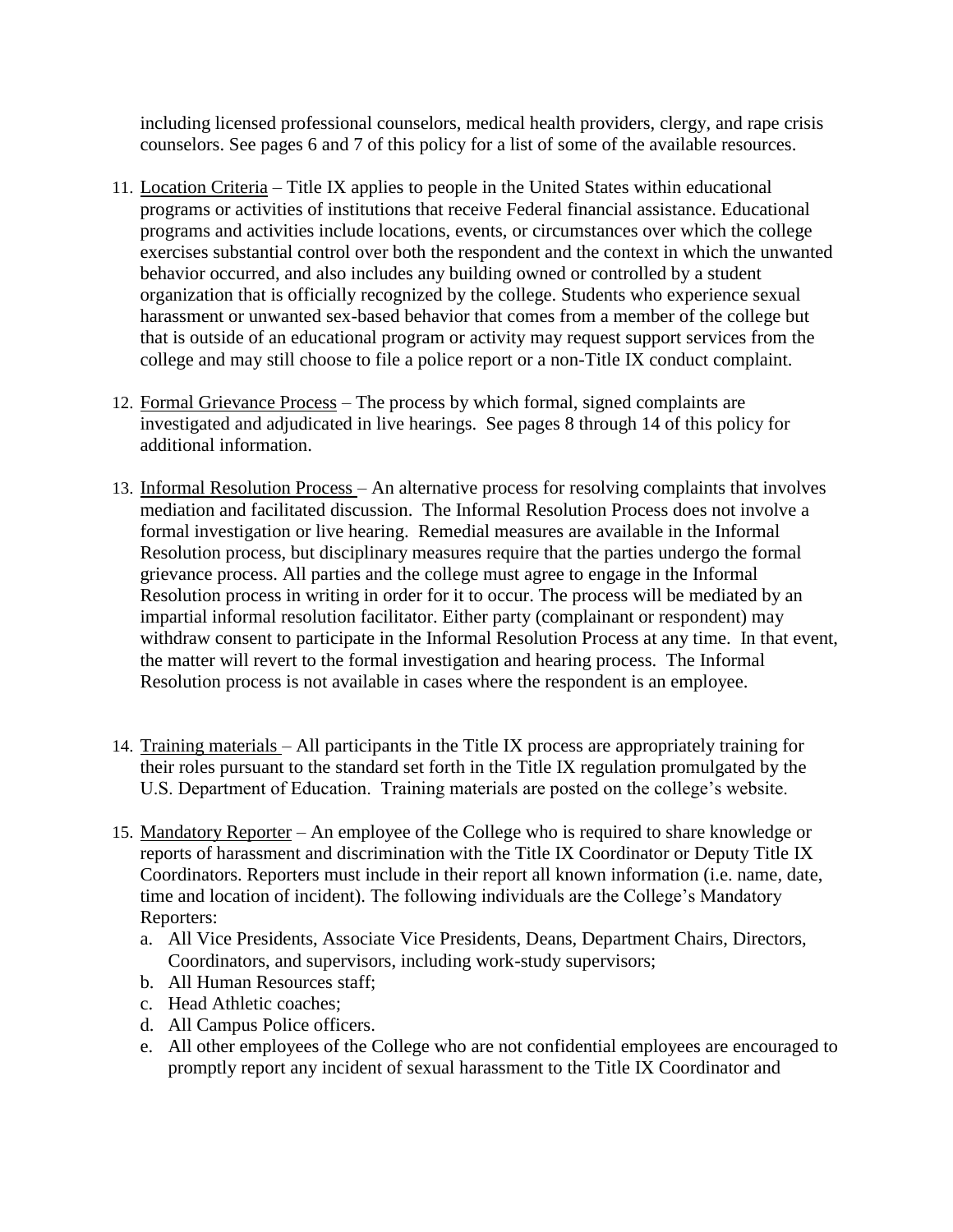provide all known information. Any employee with questions about their reporting obligations should contact the Title IX Coordinator.

- 16. Confidential Employee (1) Any employee of the College who is a licensed medical, clinical, or mental health, or other healthcare professional [e.g., physicians, nurses, physicians' assistants, psychologists, psychiatrists, professional counselors and social workers, and those performing services under their supervision], when performing the duties of that professional role; (2) A pastoral counselor who is a person associated with a religious order or denomination and is recognized by that religious order or denomination as someone who provides confidential counseling and is functioning within the scope of that recognition. Confidential Employees who are employees of the College or contracted with the College and providing services and support in their official capacity are not required to report except when legally obligated to in cases where the information presented poses a significant threat to the safety of an individual or the campus community.
- 17. Inculpatory Evidence evidence that shows or tends to show a person's involvement in an act or evidence that can establish guilt.
- 18. Exculpatory Evidence evidence favorable to the respondent that exonerates or tends to exonerate the respondent of guilt.

## Roles Within the Process

*The Title IX Coordinator* oversees the Title IX process at the college. The Title IX Coordinator receives complaints, ensures participants are notified of their rights, coordinates the provision of supportive services, assigns investigators, advisors and adjudicators, monitors deadlines, assists with hearing logistics, communicates regularly with participants, and monitors sanction compliance.

The Title IX Coordinator must be free from bias or conflict of interest. The Title IX Coordinator may not serve in any other role in the process. He or she may not, for example, investigate, adjudicate or act as a hearing advisor with respect to any complaint.

*The Title IX Committee* is a group of twelve full-time college employees, approved annually by the President's Leadership Team, who have volunteered to be available to serve as adjudicators, advisors and hearing officers. All members of the committee must be trained on Title IX policies and procedures prior to participating in the Title IX process and shall receive on going Title IX-related training throughout their membership on the committee.

The Title IX Coordinator will assign volunteers from the Title IX Committee to serve as hearing officers on three-person hearing committees or as appeal officers as needed. An employee may only serve in one of these roles per case. Committee members assigned to hear a case or an appeal must be unbiased and free from conflicts of interest.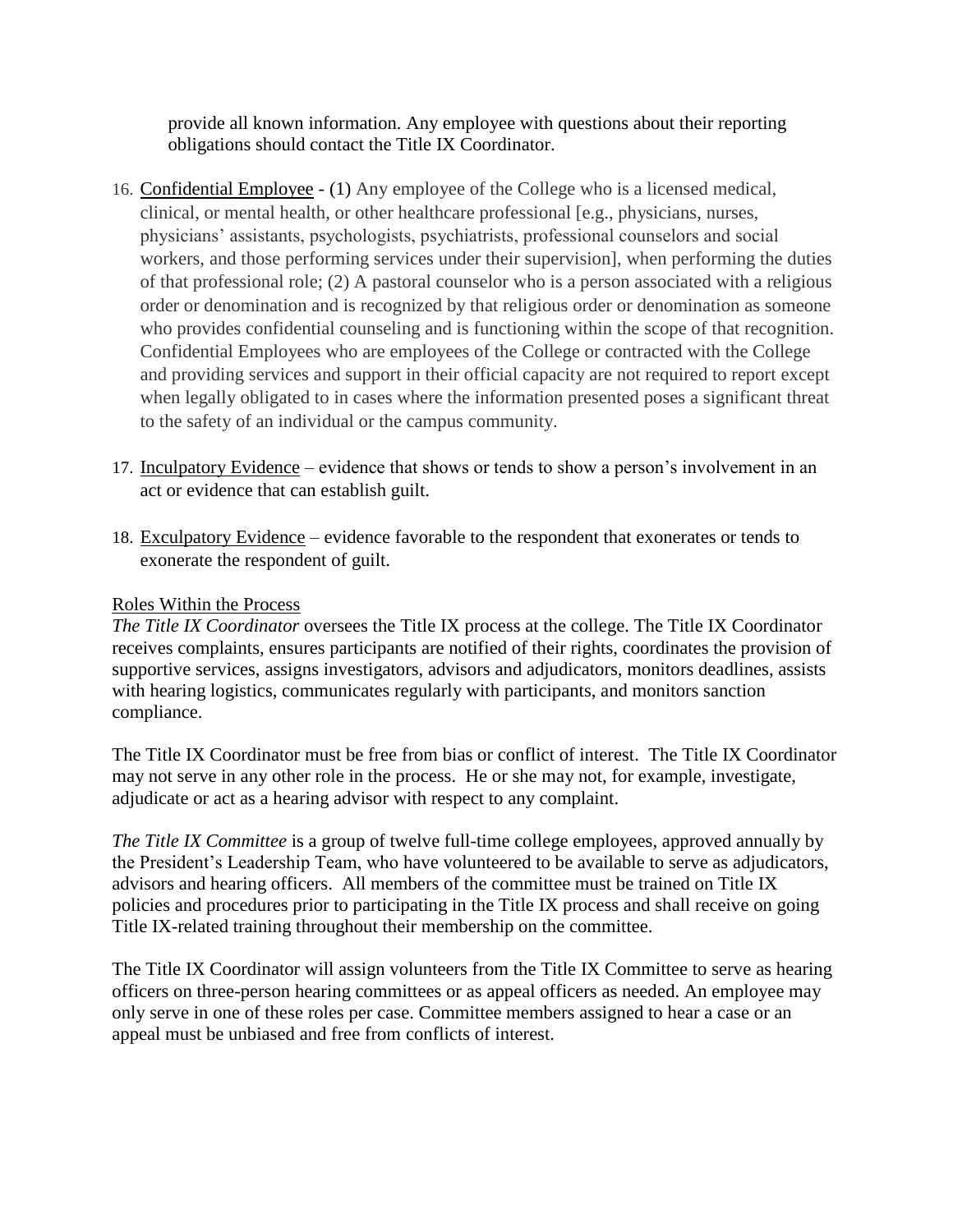*The Title IX Investigators* are employees from across the college who have received appropriate training. In many instances, the Title IX Coordinator will determine on a case-by-case basis whether or not there is a need for more than one investigator to be assigned to investigate a case.

*Hearing Advisors* may be selected by the parties or appointed by the college. In many instances they are trained members of the Title IX committee. Parties must have hearing advisors with them during Title IX hearings. These advisors may be, but are not required to be, attorneys. Parties are required to inform the college at least five instructional weekdays before a hearing if they will provide their own advisor and, if so, the advisor's name and relationship to the party. If a party does not identify an advisor, the college will provide a trained advisor at no cost to the party. Advisors may not speak on behalf of a party except when cross-examining witnesses during a formal hearing or responding to a question directed specifically to the advisor by the chair of the hearing committee.

# Scope

- 1. Employees engaging in sexual violence, harassment or retaliation are subject to disciplinary action up to and including dismissal *(V-2.1.2 Disciplinary Action Including Termination* policy*)*. Students engaging in sexual violence, harassment or retaliation are in violation of the college's *IV-3.1.1 Student Conduct* policy. This type of behavior will result in sanctions against the student up to and including suspension or expulsion. Disciplinary action by the college does not preclude the possibility of criminal charges.
- 2. All students, employees, and others on campus are encouraged to report incidents, or knowledge of incidents, of sexual violence or harassment to the Title IX Coordinator. College employees designated as a mandatory reporter must promptly report incidents, or knowledge of incidents, of sexual violence or harassment to the Title IX Coordinator. If the Title IX Coordinator is implicated or otherwise has a conflict of interest, the report may be made to a Deputy Title IX Coordinator. Contact information for the Title IX Coordinator and the Deputy Title IX Coordinators is on page 6 of this policy.
- 3. The college will respond to formal complaints of sexual violence, harassment or retaliation by taking timely action to investigate and adjudicate the complaint. Sanctions and remedial actions will be designed to eliminate established sexual violence, harassment or retaliation, prevent its recurrence, and address its effects. Students, employees, and others on campus may also choose to report incidents of sexual violence or harassment, including dating violence, domestic violence, or stalking, to law enforcement.

The college's internal investigation and the criminal investigation processes can occur simultaneously. The two processes have different procedures, burdens of proof and possible outcomes. The criminal process requires proof beyond a reasonable doubt and sanctions include community service and jail time, among other things. The college's process requires proof by a preponderance of the evidence and sanctions may impact enrollment or employment status.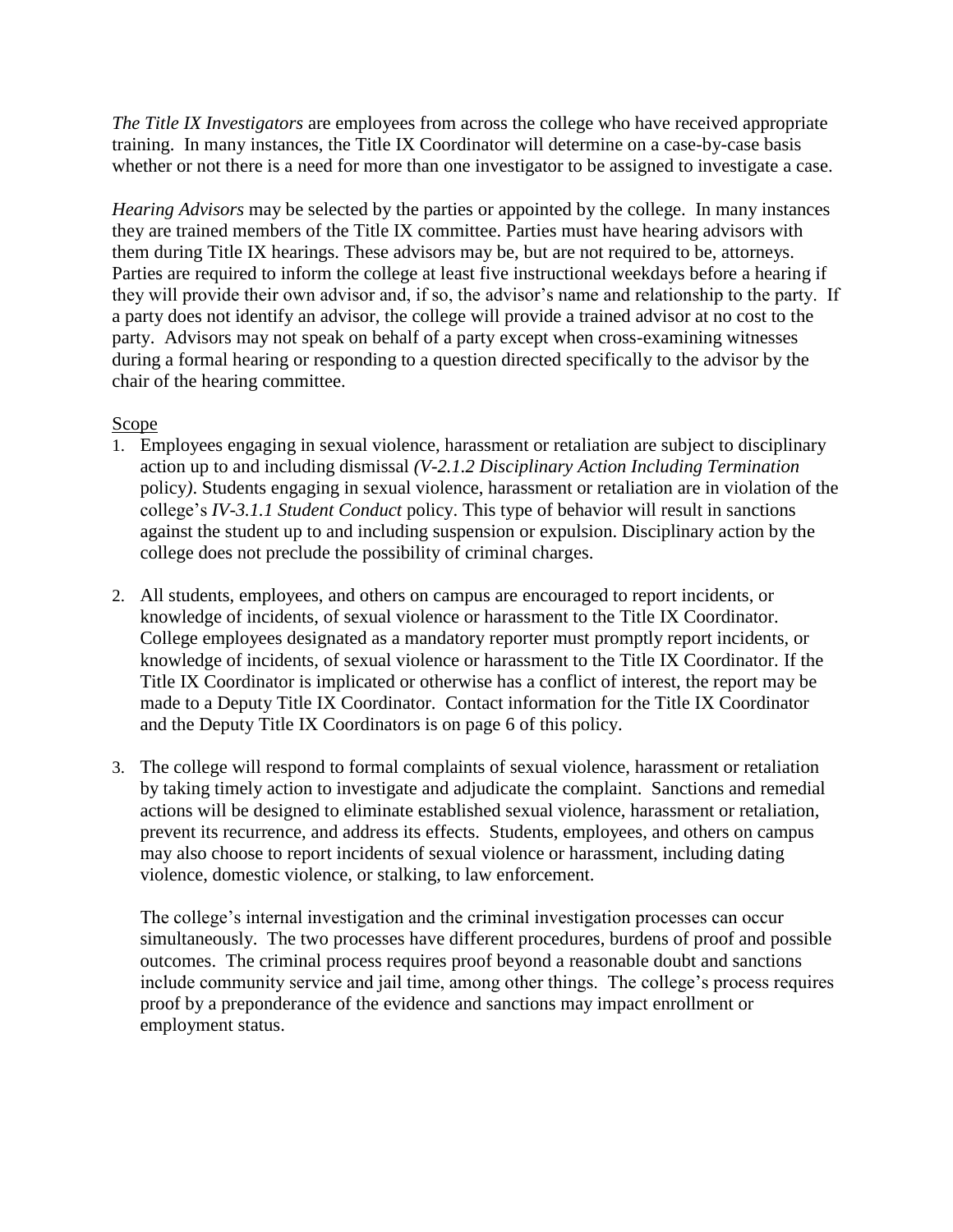- 4. The college will follow its Title IX grievance process (described below) before imposing any disciplinary sanction against a respondent. Supportive measures are not disciplinary or punitive in nature and may continue to be provided beyond the final outcome.
- 5. The college recognizes that not all behavior reported as sexual harassment under Title IX will meet the definitions outlined in this Title IX policy. The college's Title IX Coordinator will ensure that an initial review of a reported incident of discrimination or harassment is conducted within five (5) instructional weekdays of receiving a Title IX complaint to determine which of the college's policies apply. Non-Title IX administrators such as Student Conduct and Community Standards employees will likewise evaluate complaints submitted to them to determine if they contain sex-based concerns that may fall under title IX authority prior to opening a general conduct case. If so, the Title IX Coordinator will be alerted.

Matters not meeting the definitions of sex discrimination or harassment are not within the scope of Title IX jurisdiction may be covered by the *IV-3.1.1 Student Code of Conduct* policy.

## Reporting

The first step in addressing an inappropriate sex-based situation is to report it. You may report conduct that you witness even if you are not victimized by it yourself. However, at the time of the complaint, the complainant (victim) must be participating in or attempting to participate in the college's education programs or activities. The report may be made in person, by telephone, in writing, by e-mail, or via other electronic means. It can be signed or made anonymously. Individuals are encouraged to contact:

| Title IX Coordinator             | Deputy Title IX Coordinator for         | Deputy Title IX Coordinator for      |
|----------------------------------|-----------------------------------------|--------------------------------------|
| Nancy Sollosi                    | Students:                               | Employees:                           |
| Vice President,                  | Kirby Moore                             | Cheryl Bryant-Shanks                 |
| Business & Finance/CFO           | <b>Associate Vice President Student</b> | <b>Chief Human Resources Officer</b> |
|                                  | <b>Services</b>                         |                                      |
| <b>Jamestown Campus</b>          |                                         | <b>Jamestown Campus</b>              |
| Medlin Campus Center, Suite 4100 | <b>Jamestown Campus</b>                 | Medlin Campus Center, Suite 4300     |
| Phone: (336) 334-4822 ext. 50104 | Medlin Campus Center, Suite 4600        | Phone: (336) 334-4822 ext. 50279     |
| Email: nbsollosi@gtcc.edu        | Phone: (336) 334-4822 ext. 50565        | Email: cmbryantshanks@gtcc.edu       |
|                                  | Email: kmoore1@gtcc.edu                 |                                      |
|                                  |                                         |                                      |

Individuals can report an inappropriate sex-based situation online at: [https://cm.maxient.com/reportingform.php?GuilfordTechCC&layout\\_id=5](https://cm.maxient.com/reportingform.php?GuilfordTechCC&layout_id=5)

Students can file a formal Title IX complaint at: [https://cm.maxient.com/reportingform.php?GuilfordTechCC&layout\\_id=6](https://cm.maxient.com/reportingform.php?GuilfordTechCC&layout_id=6)

Reports may also be made to Campus Police's 24-hour direct line: (336) 819-2046

Reports may be filed with off-campus law enforcement agencies in addition to or instead of the Title IX Coordinator, the Deputy Coordinators or on-campus law enforcement.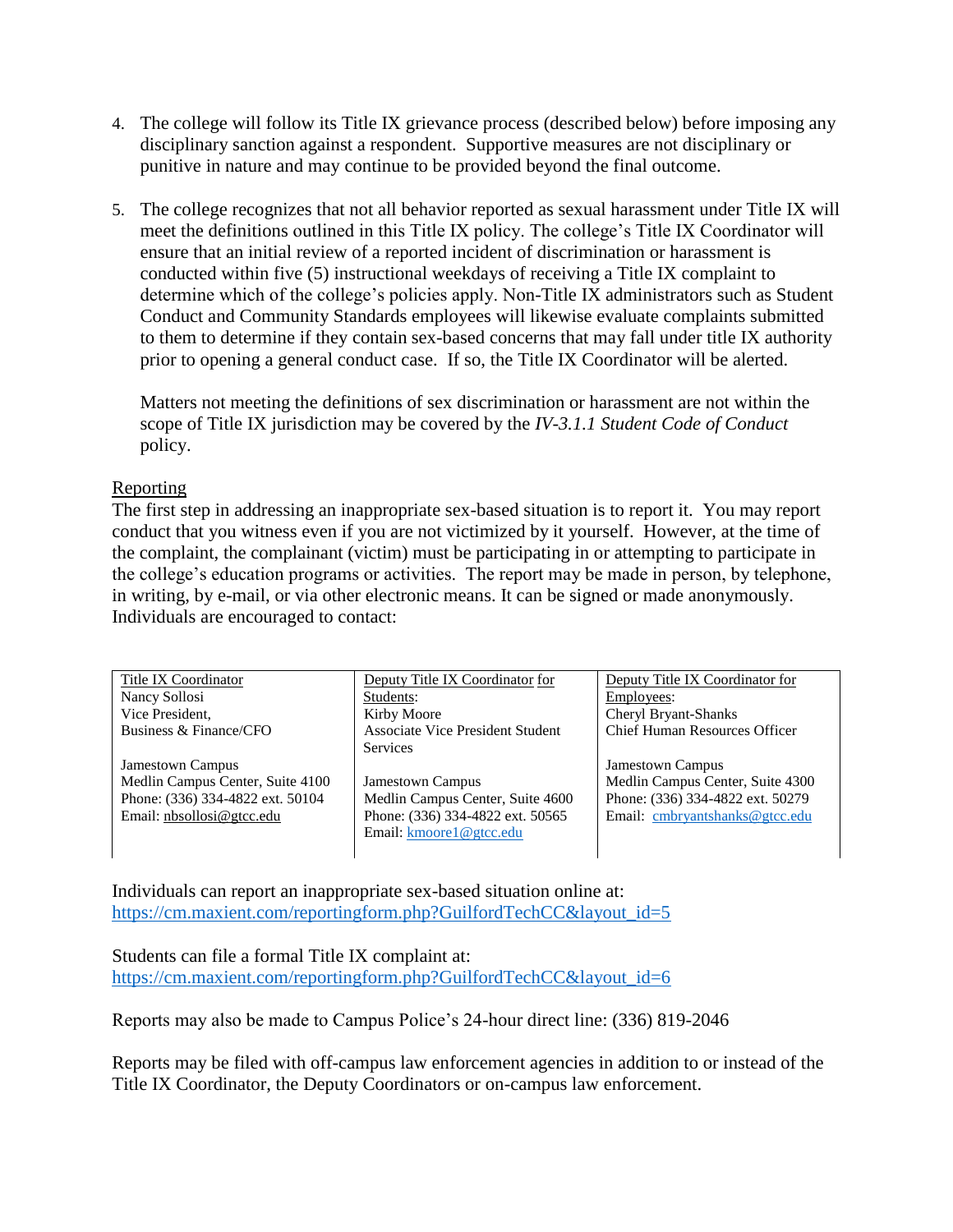Any report involving a minor will be shared with external child protective service [\(http://www.ncdhhs.gov/dss/\)](http://www.ncdhhs.gov/dss/). Local off-campus law enforcement agencies are listed below:

| Guilford County Sheriff's Office | Greensboro Police Department | <b>High Point Police Department</b> |
|----------------------------------|------------------------------|-------------------------------------|
| 400 West Washington Street       | 300 West Washington Street   | 1009 Leonard Avenue                 |
| Greensboro, NC 27401             | Greensboro, NC 27401         | High Point, NC 27260                |
| Phone: 336-641-3694              | Phone: (336) 373-2287        | Phone: (336) 883-3224               |
| Email: sheriff@co.guilford.nc.us |                              |                                     |

Students and employees are encouraged to report incidents to local campus authorities for prompt action. However, individuals may also contact the U.S. Department of Education's Office for Civil Rights (the federal agency that oversees Title IX compliance) to make a report:

*Office for Civil Rights, District of Columbia Office* U.S. Department of Education 400 Maryland Avenue, S.W. Washington, DC 20202-1475

Telephone: (202) 453-6020 Facsimile: (202) 453-6021 [Email: OCR.DC@ed.gov](mailto:OCR.DC@ed.gov)

#### Supporting

The trained college professionals designated below can provide counseling, information, and support in a confidential setting. These confidential resources (as defined in the *Definitions* section of this policy) will not share information about an individual (including whether that individual has received services) without the individual's express permission, unless there is a legal obligation to reveal such information (e.g., suspected abuse or neglect of a minor). These professionals are also available to help an individual make a report to the college or Campus Police:

| Counseling and Disability Access Services | Student Support Services — Campus Coordinators |
|-------------------------------------------|------------------------------------------------|
| Medlin Campus Center, Suite 3800          | Greensboro Campus                              |
| Jamestown Campus                          | Frankie Lane, Continuing Ed. Center 132        |
| $(336)$ 334-4822 ext. 50038               | (336) 334-4822 ext. 53059                      |
| askthecounselor@gtcc.edu                  |                                                |
|                                           | <b>High Point Campus</b>                       |
|                                           | (336) 334-4822 ext. 50335                      |

Non-campus resources are also available to support students who have become involved with Title IX behaviors. Live links to these resources are available through the college's Title IX webpage. Printed information follows: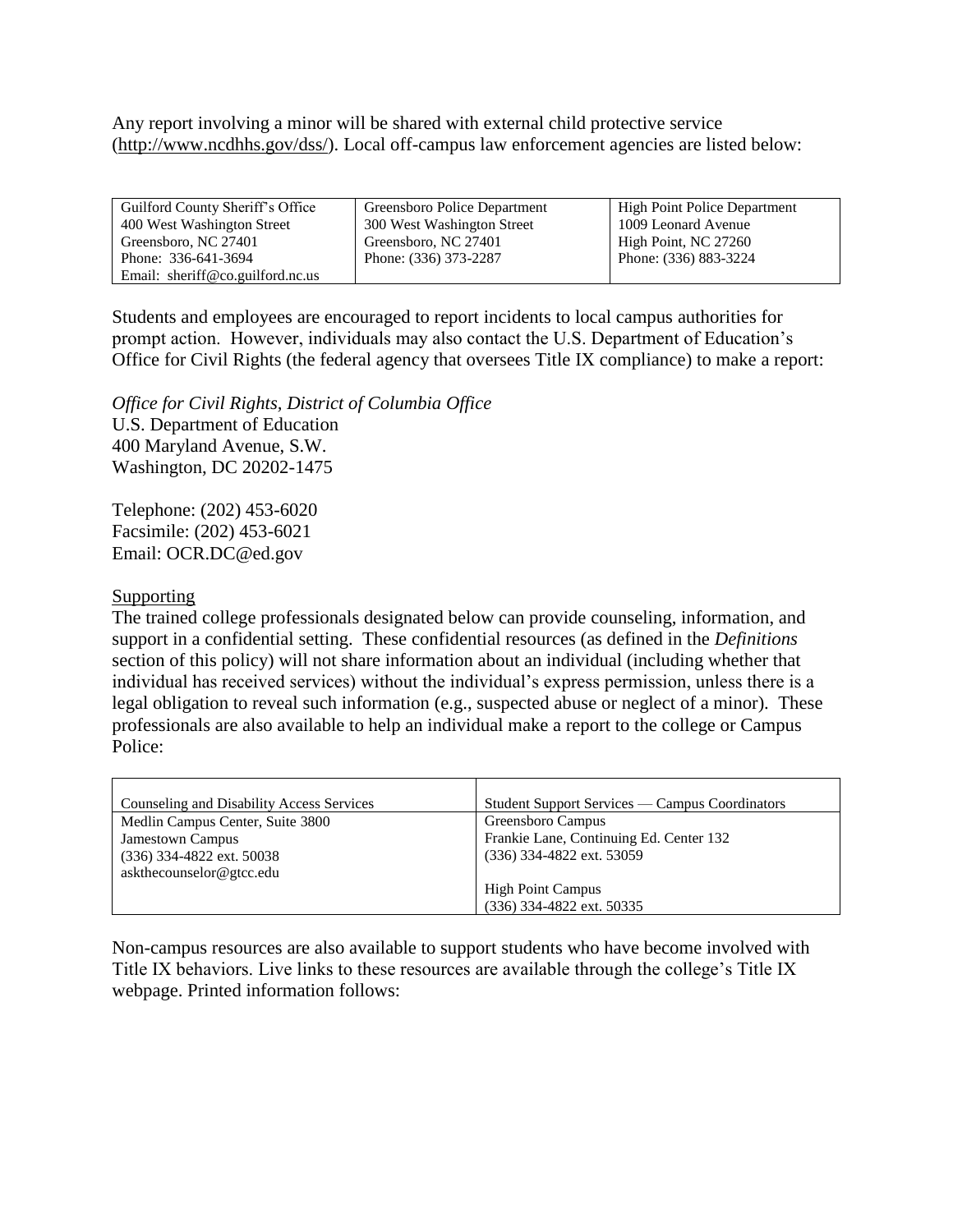| Family Services of the Piedmont, https://www.fspcares.org/domestic-violence-sexual-assault/ |                           |                              |  |  |
|---------------------------------------------------------------------------------------------|---------------------------|------------------------------|--|--|
|                                                                                             |                           |                              |  |  |
| Crisis Hotline (336) 273-7273                                                               |                           |                              |  |  |
| Greensboro Office                                                                           | <b>High Point Office</b>  | Main Office - Jamestown      |  |  |
| <b>Washington Street Building</b>                                                           | <b>Slane Center</b>       | Jamestown Building (Ragsdale |  |  |
| 315 East Washington Street                                                                  | 1401 Long Street          | YMCA)                        |  |  |
| Greensboro, NC 27401                                                                        | High Point, NC 27262-2541 | 902 Bonner Drive             |  |  |
| $(336)$ 387-6161                                                                            | $(336) 889 - 6161$        | Jamestown, NC 27282          |  |  |
|                                                                                             |                           | $(336) 889 - 6161$           |  |  |
| Rape, Abuse and Incest National Network, https://rainn.org/                                 |                           |                              |  |  |
| Telephone: 800-656-HOPE (4673) available 24/7                                               |                           |                              |  |  |
| Online chat: online.rainn.org                                                               |                           |                              |  |  |
|                                                                                             |                           |                              |  |  |
| Cone Health, http://www.conehealth.com/services/sexual-assault/                             |                           |                              |  |  |
| Sexual Assault Nurse Examiners (SANE) are located at:                                       |                           |                              |  |  |
| Moses Cone Hospital                                                                         | MedCenter High Point      | <b>Wesley Long Hospital</b>  |  |  |
| 1200 North Elm Street                                                                       | 2630 Willard Dairy Road   | 501 N. Elam Avenue           |  |  |
| Greensboro, NC 27401                                                                        | High Point, NC 27265      | Greensboro, NC 27403         |  |  |
| Phone: (336) 832-7000                                                                       | Phone: (336) 884-3777     | Phone: (336) 832-1000        |  |  |
|                                                                                             |                           |                              |  |  |
| High Point Medical Center/Wake Forest Baptist Health                                        |                           |                              |  |  |
| 601 N Elm St, High Point, NC 27262                                                          |                           |                              |  |  |
| Phone: (336) 878-6000                                                                       |                           |                              |  |  |
|                                                                                             |                           |                              |  |  |
| City of Greensboro Police Department, http://www.greensboro-nc.gov/index.aspx?page=1991     |                           |                              |  |  |
|                                                                                             |                           |                              |  |  |
| North Carolina Council for Women - Sexual Assault Programs Directory (Statewide)            |                           |                              |  |  |
| http://www.councilforwomen.nc.gov/displayprograms-sa.aspx                                   |                           |                              |  |  |
|                                                                                             |                           |                              |  |  |
| Sexual Assault Survivors Support Group https://www.nsvrc.org/                               |                           |                              |  |  |

# Best Practices for Victims

Victims of a sexual assault should take the following steps:

- 1. Go to a safe place as soon as possible.
- 2. On any GTCC Campus call 336-819-2046 (or extension 50911 from a campus phone) for police assistance. If you are off campus, call 9-1-1 for police assistance.
- Stay on the phone with the dispatcher as long as you are needed.
- The preservation of physical evidence may be critical for successful prosecution of the offender.
	- a. Do not change your clothes. If you do, put the clothing you were wearing in separate paper bags (not plastic) and take them to the hospital. This clothing may be used as evidence for prosecution. If you wear the clothes to the hospital, bring a change of clothes with you.
	- b. Do not clean your body or your clothes. Preserve all physical evidence. Do not wash, bathe, douche, comb your hair, or use the toilet if you can help it. Washing might be the first thing you want to do, but don't. You literally might be washing away valuable evidence. Wait until after you have a medical examination.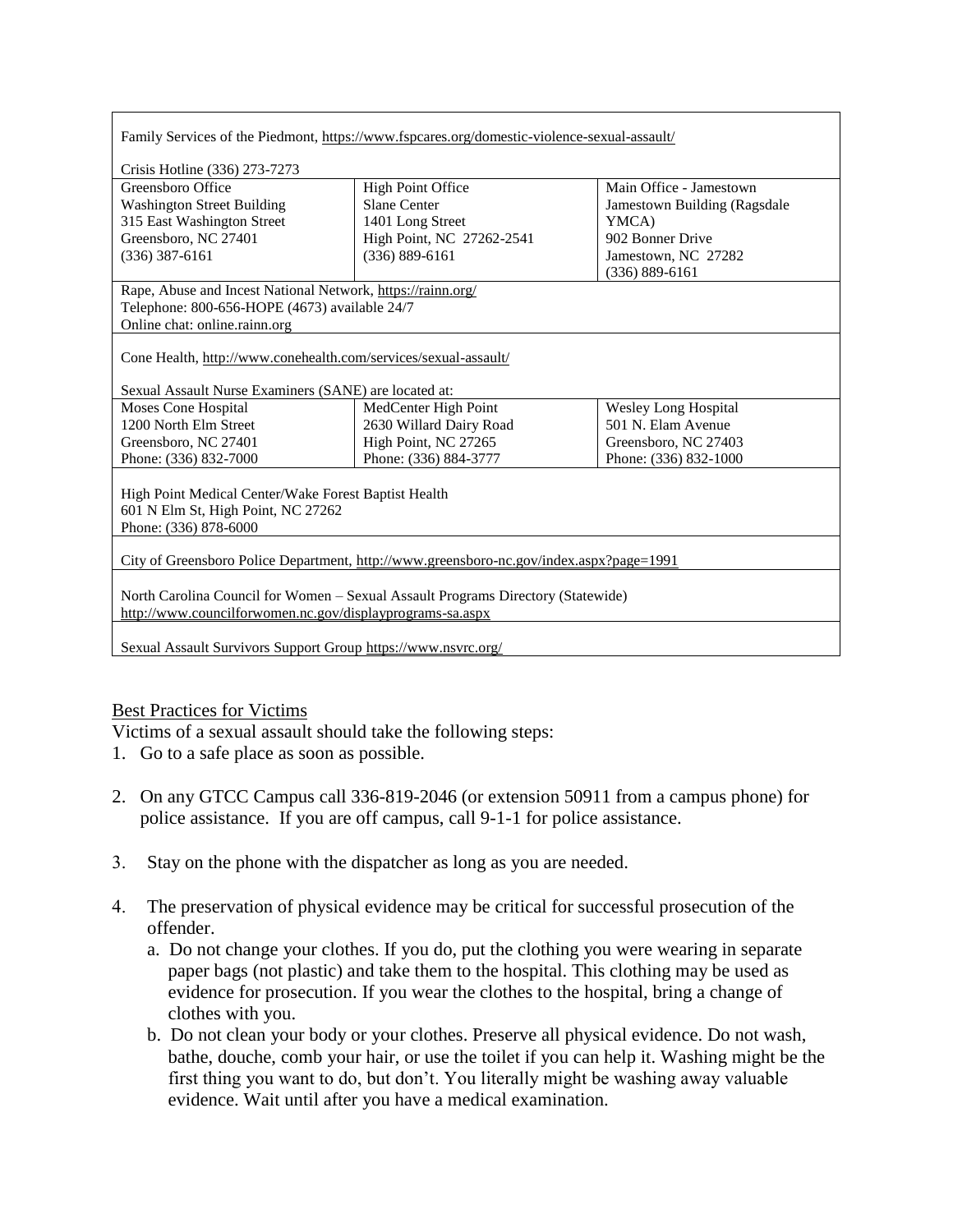- c. Do not alter or disturb the place where the assault occurred.
- 5. You may ask for a victim advocate to be present during the report taking. GTCC has a trained group of staff members who will support you and can assist you in accessing medical and counseling services, and reporting the incident to the appropriate local law enforcement authorities. Contact the Title IX Coordinator for additional information.
- 6. You have the right to file a Title IX complaint with the college's Title IX Coordinator in addition to filing a criminal complaint.

### Securing an Advisor

Parties may choose their own Advisors. The College does not endorse any attorney or legal team. If a student does not secure an advisor, the college will appoint one.

Respondents may wish to contact organizations such as:

- Legal Aid of North Carolina [\(https://www.legalaidnc.org/\)](https://www.legalaidnc.org/)
- FACE [\(http://www.facecampusequality.org\)](http://www.facecampusequality.org/)
- SAVE [\(http://www.saveservices.org\)](http://www.saveservices.org/)

Complainants may wish to contact organizations such as:

- Legal Aid of North Carolina [\(https://www.legalaidnc.org/\)](https://www.legalaidnc.org/)
- The Victim Rights Law Center [\(http://www.victimrights.org\)](http://www.victimrights.org/)
- The National Center for Victims of Crime [\(http://www.victimsofcrime.org\)](http://www.victimsofcrime.org/)
- The Time's Up Legal Defense Fund [\(https://nwlc.org/times-up-legal-defense-fund\)](https://nwlc.org/times-up-legal-defense-fund)

Investigation Process

- 1. Upon receiving a Title IX report, the Title IX Coordinator will review it and may conduct an initial intake meeting with the complainant to confirm that it meets the definitions contained in this policy. If the complaint is not anonymous, it should be signed by the complainant. If the complaint is anonymous, or if the complainant chooses not to sign it, the complainant's wishes should be respected unless the Title IX Coordinator determines that signing a formal complaint to initiate an investigation over the wishes of the complainant is not clearly unreasonable in light of the known circumstances. If the Title IX Coordinator makes this determination, he or she should document the reasoning in the case file. If the report is not signed and the Title IX Coordinator determines that grounds do not exist for the Title IX Coordinator to sign it, then the report will be maintained for informational purposes.
- 2. Upon receipt of a report with an identifiable complainant, the Title IX Coordinator must promptly contact the complainant confidentially to discuss the availability of supportive measures with or without the filing of a formal complaint, consider the complainant's wishes with respect to supportive measures, and explain the process for filing a formal complaint versus pursuing an informal resolution. Supportive measures may include but are not limited to: (a) no contact orders; (b) staggered meal times; (c) temporary changes in academic schedules or living arrangements to avoid contacts; (d) remote learning options; (e) counseling; (f) extensions of deadlines or other course related adjustments; (g) campus escort services; (h) leaves of absence; and (i) increased security and monitoring of areas of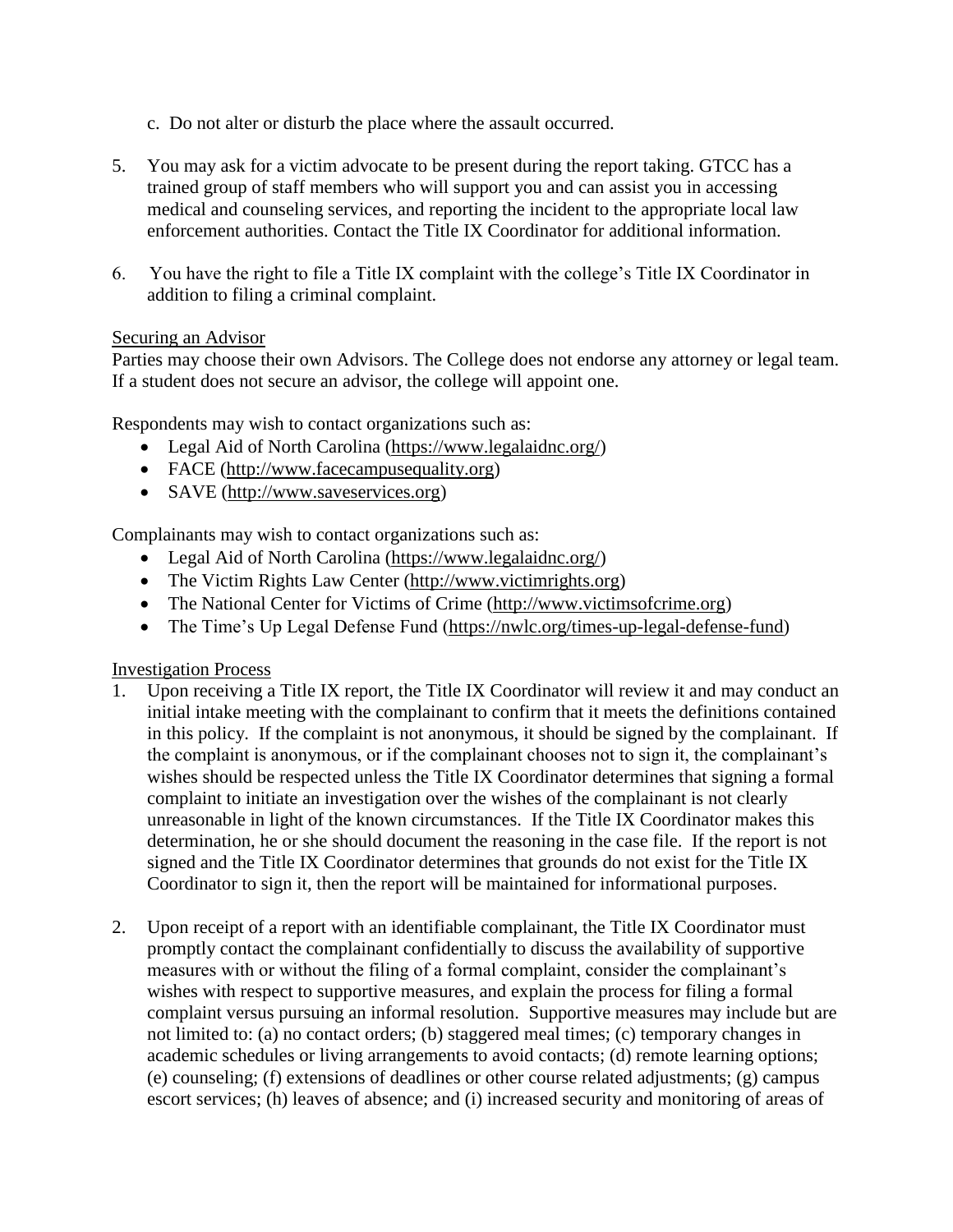campus. The Title IX Coordinator is responsible for coordinating the effective implementation of supportive measures.

- 3. Separately, the Title IX Coordinator may confer with other senior college administrators to determine whether or not health and safety concerns exist that should be addressed. Nothing in this policy and accompanying procedures precludes the college from removing a respondent from the college's education program or activity on an emergency basis, provided that the college undertakes an individualized safety and risk analysis, determines that an immediate threat to the physical health or safety of any student or other individual arising from the allegations of sexual harassment justifies removal, and provides the respondent with notice and an opportunity to challenge the decision immediately following the removal. In addition, the college may place a non-student employee respondent on administrative leave during the pendency of a grievance process.
- 4. Note that, except as stated above with respect to removal on an emergency basis or on administrative leave, the college must follow the formal investigation and grievance process before imposing disciplinary sanctions or other actions not considered supportive measure against a respondent.
- 5. The Title IX Coordinator will use information from the initial intake meeting to determine how to move forward:
	- a. With a full Title IX investigation and hearing (with the Title IX Coordinator signing the report in lieu of a complainant if needed);
	- b. By remanding the case for non-Title IX investigation under the college's general Student Code of Conduct;
	- c. By referring the matter for informal resolution (except this option is not available unless both parties' consent and is never available if the respondent is an employee and the complainant is a student); or
	- d. By dismissing the complaint. In this event, the Title IX coordinator will provide written notice to both parties explaining the rationale for the dismissal.
- 6. If the Title IX Coordinator determines that a Title IX investigation is warranted, then the Title IX Coordinator will send written notice of the allegations to both parties and advise that an investigation will take place. Title IX investigators will be instructed to initiate an investigation within ten instructional weekdays. The investigative process will include but is not limited to: (a) conducting interviews with the Complainant, the Respondent, and witnesses; (b) visiting and documenting relevant sites; (c) collecting and preserving relevant evidence; and (d) identifying sources of expert information. Evidence collected, as well as a draft of the investigative report prepared by the Title IX investigators, will be provided to the parties who will then have ten instructional workdays to respond in writing. These responses will be added to the draft report to constitute the final report of the initial investigation. Once the final report is compiled the Title IX Coordinator will schedule the live hearing at least ten instructional workdays in the future and will provide a copy of the final report to the parties.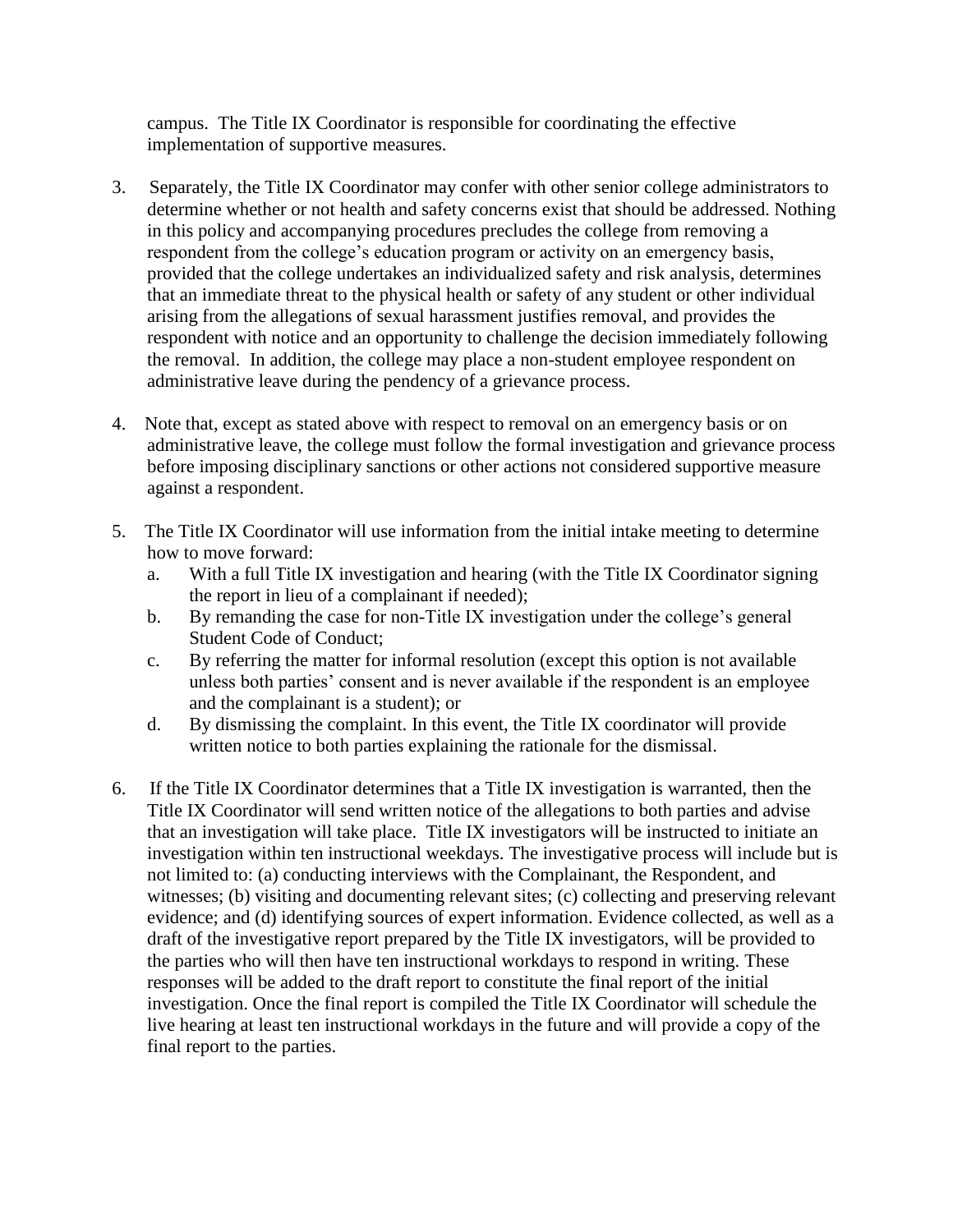- 7. A party's medical records may not be collected without the express written consent of the party.
- 8. No "gag" orders will be imposed, and the parties will have equal opportunity to present witnesses and other evidence.
- 9. The Title IX Coordinator or the Deputy Coordinators will work with the investigators to send the parties written notices of investigative interviews or meetings, as well as of any hearing.
- 10. Should the complainant opt for the formal grievance process, he or she may opt out of that process and elect the Informal Resolution process at any time, as long as the respondent agrees to this election and the Title IX Coordinator does not conclude that it is unreasonable under the circumstances.
- 11. The college may, in its discretion, dismiss a complaint or allegations in a complaint if the complainant informs the Title IX Coordinator in writing that the complainant wishes to withdraw some or all of the allegations in the complaint; or if the respondent is no longer a student or employee; or if specific circumstances prevent the college from gathering sufficient evidence to reach a determination.

### Hearing Process

- 1. Upon receipt of the full investigative report the Title IX Coordinator will identify three members of the Title IX committee who do not have a conflict of interest with respect to the matter to serve as voting members of the hearing committee. The three hearing officers will select a chair.
- 2. A hearing will be scheduled between ten and fifteen instructional weekdays from the Title IX Coordinator's assignment of the case to the hearing committee. Student participants and their advisors will be notified in writing of the names of the hearing committee members and the hearing date. Parties will be notified of the requirement to state in writing any bias objections with their basis at least two instructional weekdays prior to the hearing's scheduled date. The Title IX Coordinator will provide the parties and members of the hearing committee with copies of both the evidence collected and the investigative report at least ten instructional weekdays prior to the hearing date. Parties will be given the opportunity to attend a pre-hearing conference that will included but is not limited to the following topics: (a) purpose of the hearing; (b) hearing logistics; (c) summary of allegations; (d) summary of evidence; (e) rights and responsibilities of the parties and advisors; and (f) confirming attendance at the live hearing. Attendance at the pre-hearing conference is optional.
- 3. If a party does not have an advisor present at the live hearing, the college will provide, without fee or charge to that party, an advisor of the college's choice. The advisor may be, but is not required to be, an attorney. The advisor's purpose is to conduct cross-examination on behalf of the party. No party is permitted to conduct cross-examination himself or herself. Cross-examination may only be done by the advisor or by a member of the hearing committee. Other than with respect to cross examination, however, an advisor is not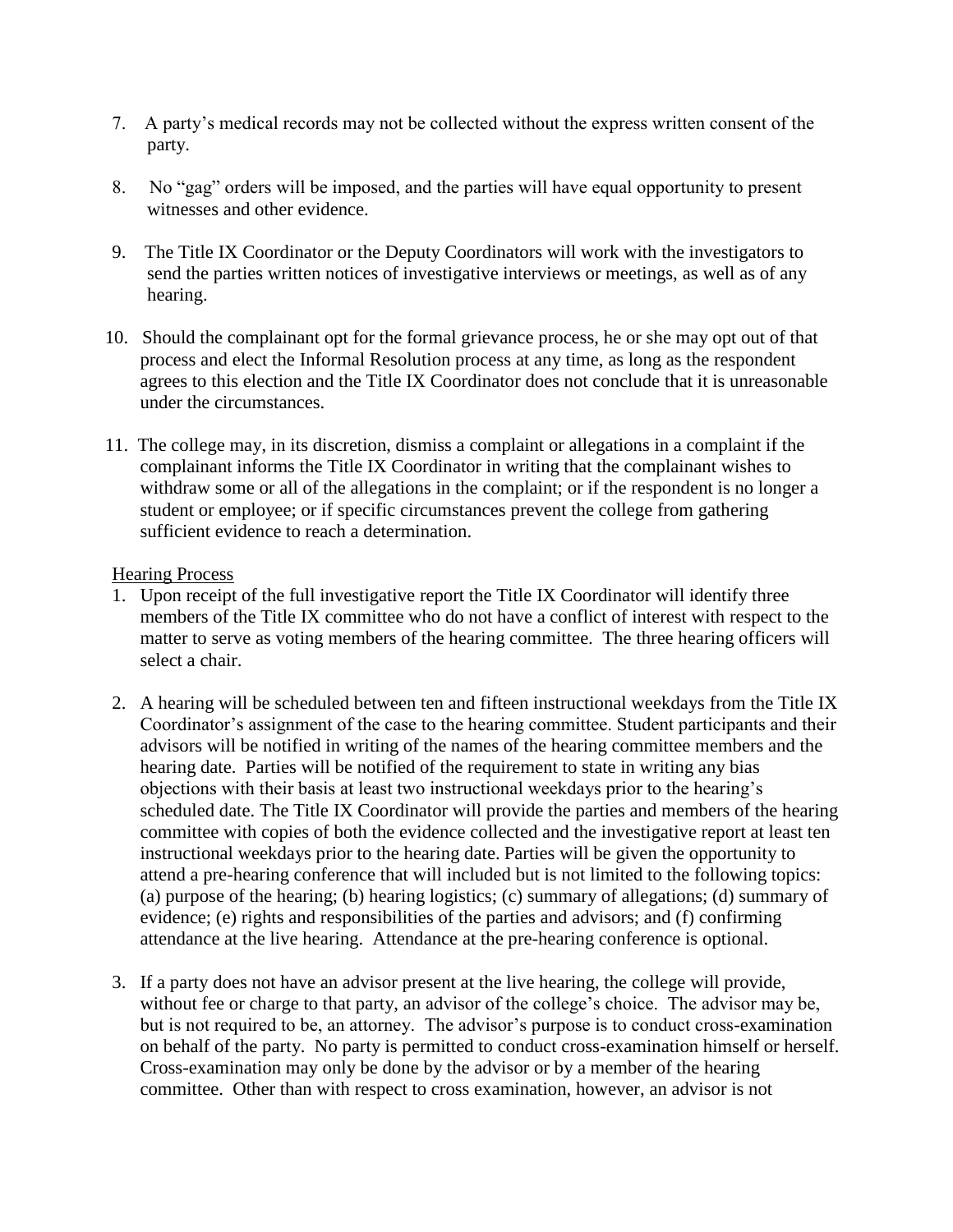permitted to speak to the Committee during the hearing unless it is to answer a direct question from the chair of the hearing committee.

- 4. If a party or witness does not submit to cross-examination at the live hearing, the hearing committee may still rely on any statement of that party or witness in reaching a determination regarding responsibility. The hearing committee may not draw a negative inference about the determination regarding responsibility based solely on a party's or witness's absence from the live hearing or refusal to answer cross-examination or other questions.
- 5. Only relevant cross-examination and other questions may be asked of a party or witness. Before the party or witness answers any question, the chair must first determine whether the question is relevant and explain a decision to exclude a question that is not relevant. In so doing, the chair may request, but is not required to, hear the positions of the advisors with respect to the relevance of any cross-examination question and from the parties themselves with respect to the relevance of any other evidence.
- 6. Live hearings may be conducted with all parties physically present in the same geographic location or, at the request of any party or in the college's discretion, any or all parties, witnesses, and other participants may appear at the live hearing in separate rooms, virtually.
- 7. The hearing committee members are adjudicators, not investigators. They may review evidence, ask questions, and draw conclusions to make a finding, but they may not independently introduce or gather evidence. If in the course of a hearing the hearing committee members determine that they cannot make a reliable finding due to missing evidence, the chair may suspend the hearing and ask the Title IX Coordinator to secure the missing evidence via the investigators for a rescheduled meeting with the same hearing committee members.
- 8. The chair of the hearing committee will convene and provide order to the hearing. He or she will make determinations as to relevance and admissibility of testimony and evidence. Evidence of the complainant's prior sexual history is not relevant and should not be admitted unless it is offered to prove: (a) someone else, other than the respondent, committed the misconduct; or (b) it is evidence that may prove consent.
- 9. The respondent is presumed to be not responsible for the alleged conduct until a determination regarding responsibility is made at the conclusion of the hearing.
- 10. A verbatim record will be made of the hearing.
- 11. The result of a completed hearing will be a majority vote by the committee members regarding violations of the college's Title IX policy and any resulting sanctions as they are defined in the Student Code of Conduct. The standard of evidence used will be preponderance of the evidence which means the evidence must show that it was more likely than not that the respondent did engage in sexually harassing behavior. The Title IX Coordinator will provide the decision to all respondents and complainants and notify them of their appeal rights. Students whose complaints are dismissed without a full investigation will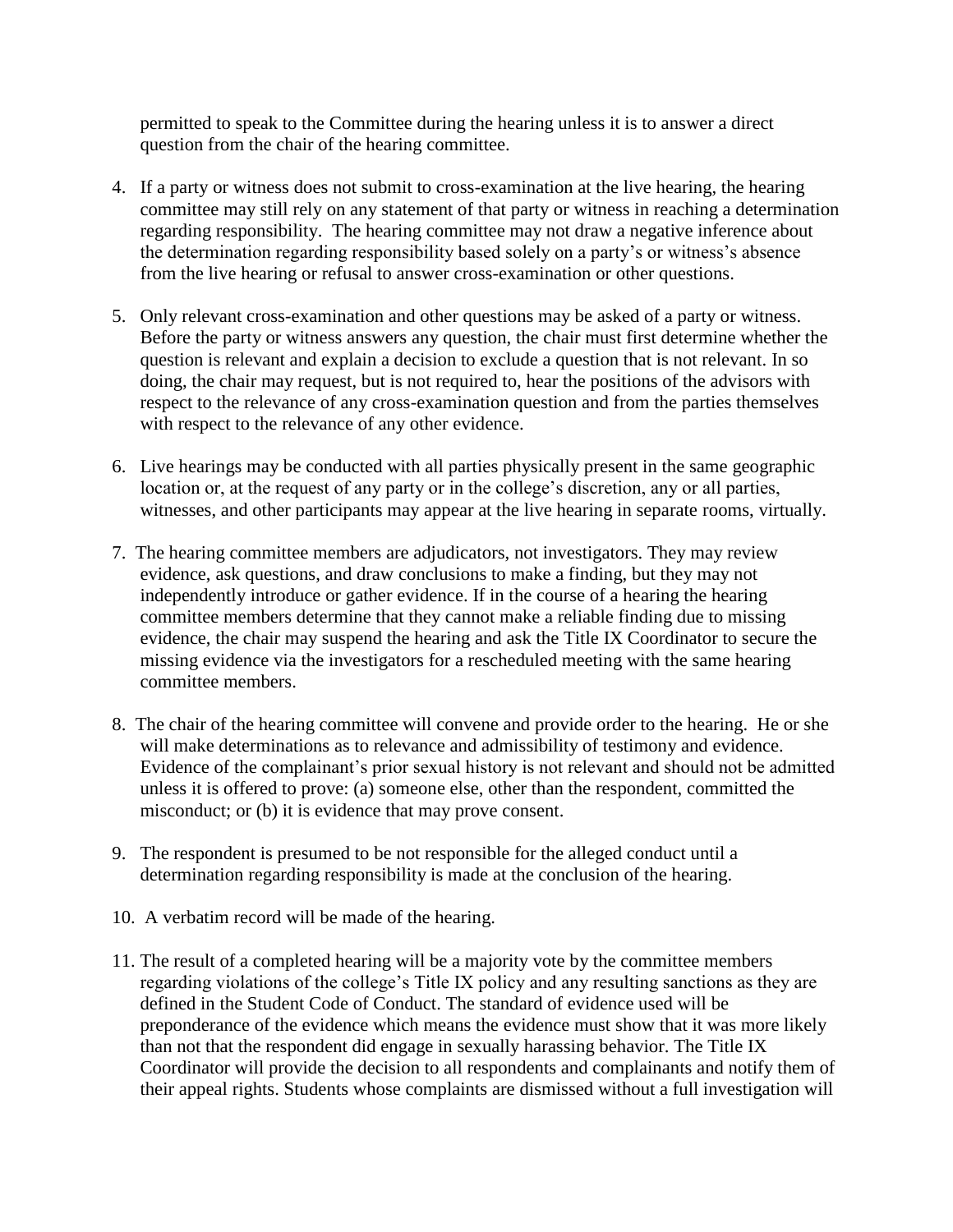also have the right to appeal this decision. Appeals must be submitted in writing within five instructional workdays of receipt of the hearing committee's decision.

- 12. The decision of the hearing committee shall be based on a review of all the relevant evidence, inculpatory and exculpatory, and shall avoid credibility determinations based solely on a person's status as a complainant or a respondent. The decision should be reduced to writing and should include findings of fact, conclusions about what occurred and how it implicates college policy, the rationale for those conclusions as to the result with respect to each allegation, and any remedial measures afforded or sanctions imposed on either party. If the respondent is found responsible, remedies should be offered to maintain the complainant's equal access to education and may include the continuation or addition of supportive measures.
- 13. At this stage disciplinary sanctions may also be imposed on the respondent. Sanctions will vary based on the circumstances but could range from a warning, to mandatory training, to suspension or expulsion from the college. Nothing herein is intended to limit the ability of the college to impose a sanction that addresses the particularities of the misconduct.

## Appeals

- 1. Parties may only appeal a finding of responsibility for a Title IX violation. This condition having been met, parties will then have four eligible grounds for appeal:
	- a. Procedural irregularity that affected the outcome of the matter;
	- b. New evidence that was not reasonably available at the time the determination regarding responsibility or dismissal was made, that could affect the outcome of the matter;
	- c. The Title IX Coordinator, investigators, or hearing committee members had a conflict of interest or bias for or against complainants or respondents generally, or the individual complainant or respondent specifically, that affected the outcome of the matter; or
	- d. The sanctions are not commensurate with the violation.
- 2. Should the Title IX Coordinator receive a timely appeal of responsibility on the basis of one of the four eligible grounds, one new member of the Title IX committee pool will be identified to serve as the appeal officer.
- 3. An appeal hearing will be scheduled within fifteen instructional weekdays from the Title IX Coordinator's receipt of the appeal. Student participants and their advisors will be notified of the details in writing at least ten instructional weekdays in advance of the appeal hearing. At least five instructional workdays before the hearing, all parties, advisors and the hearing officers will be provided with a "record on appeal," consisting of all evidence considered in the adjudicatory hearing, as well as a verbatim recording of the hearing. The appeal will not include an opportunity for live cross examination by the advisors, who may still be present as observers at the wishes of their student participants.
- 4. Appeal officers will only consider evidence of bias, evidence that the college's procedures were not followed, or appellants' new evidence presented as part of establishing their grounds for appeal, i.e. they will not re-hear portions of the original case.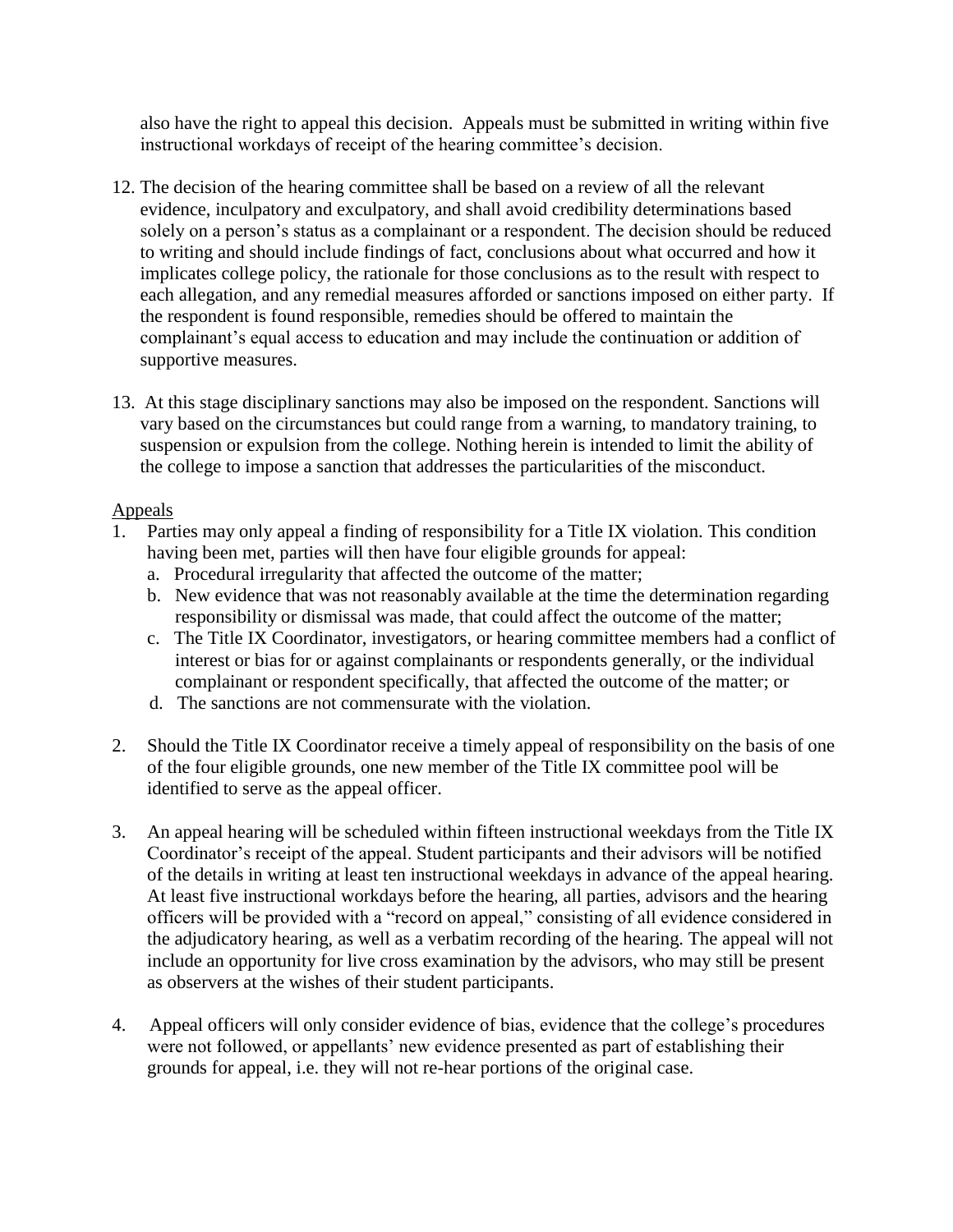- 5. A decision by the appeal officer will determine the result as to whether to grant the appeal in full, to grant it in part, or to deny it. The standard of evidence used will be preponderance of the evidence. The decision must be reduced to writing and include the rationale. The Title IX Coordinator who initially received the report will notify all respondents and complainants of this final outcome.
- 6. In rare cases where new evidence is the basis for the appeal, the appeal officer may adjourn the case and remand it to the investigators to make additional fact findings to assist in a determination. Any evidence and a summary of any additional findings will be provided to the parties and to the appeal officer at least five instructional workdays before the appeals hearing reconvenes.
- 7. There shall only be one hearing and one appeal hearing per case. If more than one student wishes to appeal the outcome of a hearing, the Title IX Coordinator will collect all appeal requests and provide them to the appeal officer for simultaneous consideration at the appeal hearing. Committee officers may thus grant one appeal and deny another with the same decision.
- 8. The time frames provided in these procedures are a guide intended to assist all participants to reach a prompt conclusion to the matter. They are not intended, however, to cause the participants to act precipitously and may be adjusted with short term extensions upon a showing of good cause and with mutual agreement of the parties and the college.

### Education

All college officials who participate on the Title IX Committee or who otherwise have responsibility for administering this college's policies and procedures with respect to Title IX will be appropriate trained. Training materials are available for public view on the college's website.

The Student Services Office shall offer annually educational programs dealing with sexual offenses and drug and alcohol education. Members of the GTCC counseling staff will be trained to provide initial support and referral for ongoing services to victims of sexual offenses.

#### Actual Notice

Any college employee who becomes aware of an incident of sexual violence or harassment should report the alleged activity to the Title IX Coordinator. College employees designated as a mandatory reporter must report incidents, or knowledge of incidents, of sexual violence or harassment to the Title IX Coordinator. However, the college will not be considered to have actual knowledge of a complaint unless it is reported to the Title IX Coordinator, a Deputy Title IX Coordinator, mandatory reporter, or a college official with authority to institute corrective measures on the college's behalf.

A prospective complainant should be aware that merely informing a member of the faculty or staff, of a concern may not be sufficient to trigger actual notice on the part of the college.